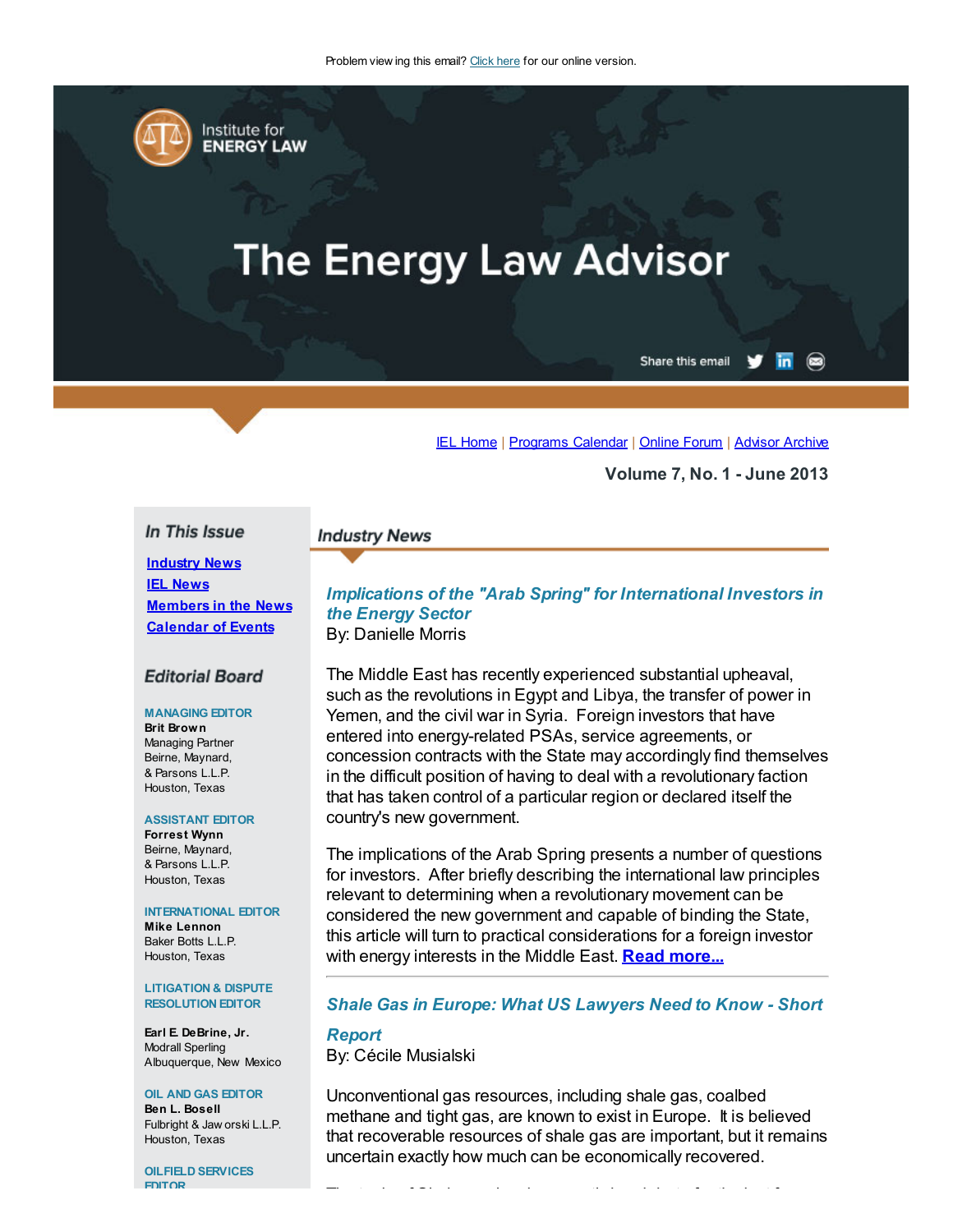EDITOR Aaron Ball Luca Group Houston, Texas

### POWER / ALTERNATIVE

ENERGY EDITOR Scott Deatherage Gardere Wynne Sew ell LLP Dallas, Texas

## YOUNG ENERGY

PROFESSIONALS EDITOR David Sweeney LukOil Houston, Texas

#### **INSTITUTE FOR** ENERGY LAW

David F. Asmus Chair, IEL Advisory Board Morgan, Lew is & Bockius LLP Houston, Texas

# David B. Winn

IEL Co-Director and CAIL Vice President Plano, Texas

J. Alan B. Dunlop IEL Co-Director Plano, Texas

### **Submissions**

Industry News Email **Brit [Brown](mailto:bbrown@bmpllp.com)** and **Lilly** [Hogarth](mailto:lhogarth@cailaw.org).

Member Announcements Email **Lilly [Hogarth](mailto:lhogarth@cailaw.org)**. Please submit photo w ith announcement if possible.

© Copyright 2013 - All Rights Reserved

The topic of Shale gas has been a stirring debate for the last few years. So far, the debate around shale gas has focused on environmental risks, notably those resulting from hydraulic fracturing. Unconventional gas extraction is at in its infancy stage in Europe, and at the Member State level, a landscape of stances, policies and regulations have appeared, but these remain incoherent for the most part. It thus remains to be seen how Member States will regulate the shale gas industry in the future.

This article presents an overview of the current EU regulatory landscape and what is generally anticipated from the EU as the unconventional gas sources continue to be explored and developed. Read [more...](http://www.cailaw.org/media/files/IEL/Publications/2013/ela-shale-gas-vol7-no1.pdf)

Reeder v. Wood County Energy, LLC, -- S.W.3d --, 2012 WL 3800231 (Tex. 2012) By: Brendan P. Doherty

This case note provides a brief summary of the Texas Supreme Court's ruling in Reeder v. Wood County Energy, LLC, -- S.W.3d --, 2012 WL 3800231 (Tex. 2012), supplemented on reh'g, --S.W.3d--, 2013 WL 1277026 (Tex. 3/29/13).

The Court resolved an issue dealing with the scope of an exculpatory provision contained in a Joint Operating Agreement (JOA) modeled after the 1989 Model Form Operating Agreement of the American Association of Petroleum Landmen. The case began as an action by a unit operator against certain working interest holders, seeking declaratory and injunctive relief, and alleging exclusive possession of the wellbores, trespass, conversion, and other claims.

The defendant/working interest holders filed counterclaims, asserting, among other things, that the operator breached the JOA in failing to obtain production in paying quantities, misreporting production to the Railroad Commission, and concealing production, giving rise to claims for conversion and violations of the Theft Liability Act. The Court's holdings on the application of standard JOA exculpatory provisions will have an impact on the way such claims are filed and heard. Read [more...](http://cailaw.informz.net/admin31/content/template.asp?sid=31735&ptid=799&brandid=3434&uid=%%UID%%&mi=%%MINSTANCEID%%&ps=31735)

Security Interests in Renewable Energy Credits (Part I) By: Howard M. Steinberg and Reade Ryan

The renewable energy credit ("REC") market continues to expand as generation from "renewable" energy sources becomes paramount.

Howard Steinberg and Reade Ryan are members of the Finance Group of Shearman & Sterling LLP, and this three-part article addresses the issue of how a security interest can be taken in a renewable energy credit or similar "environmental attribute."

With no known reported cases or legislation on this topic, there is virtually no written expert guidance for buyers, sellers or financiers in this area. Read [more...](http://www.cailaw.org/media/files/IEL/Publications/2013/ela-security-interests-vol7-no1.pdf)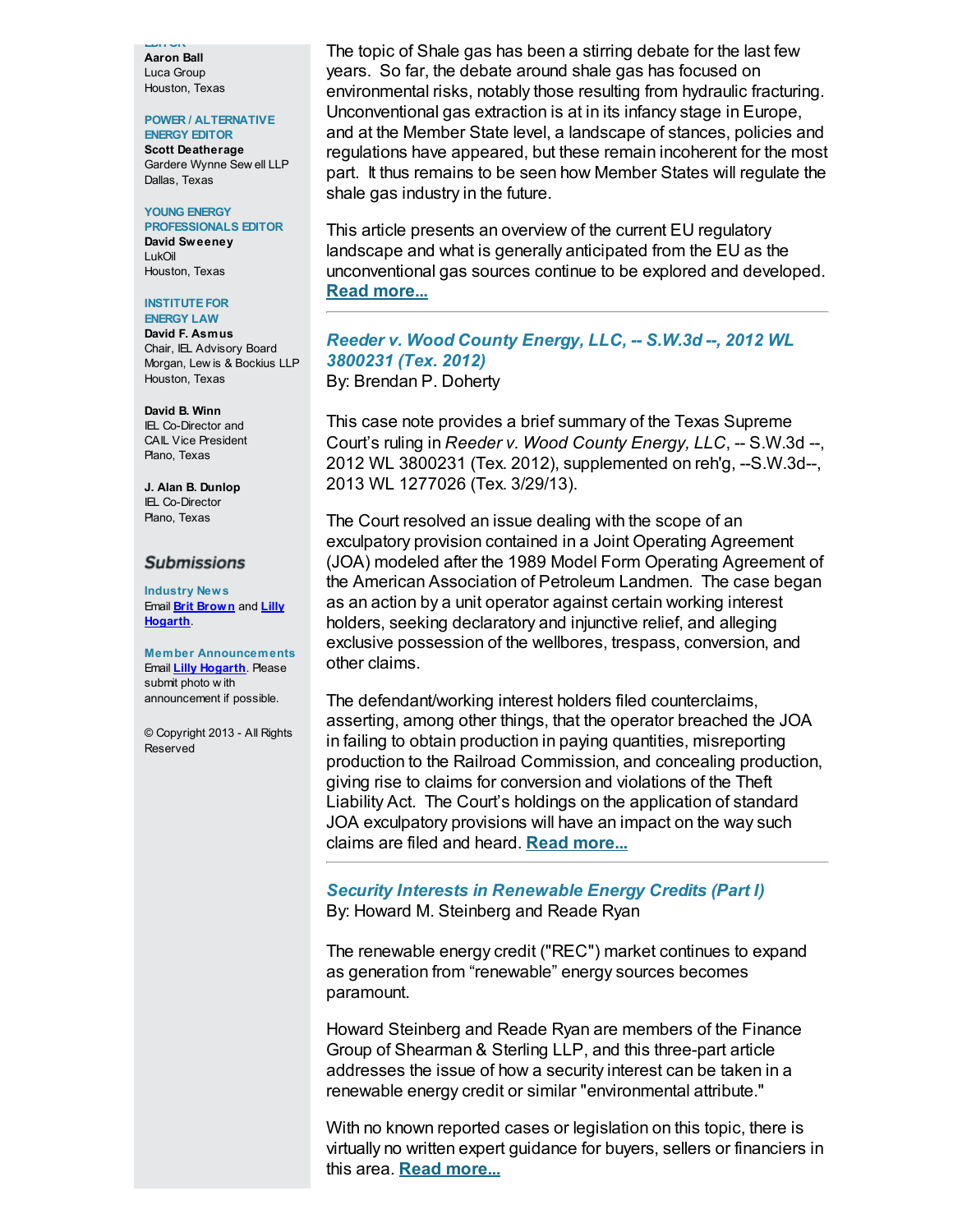#### <span id="page-2-0"></span>**IEL News**

## Leadership News

Please help us congratulate William R. Buck and James ("J.J.") McAnelly who have recently been appointed as the new Chair and Vice Chair of the Oil & Gas Practice Committee as well as Alex Cestero who has recently been appointed as the new Vice Chair of the Oilfield Services Practice Committee.



William (Bill) R. Buck is General Counsel - Upstream Companies for Exxon Mobil Corporation. Based in Houston, Texas, Bill manages Law support for ExxonMobil's world-wide Upstream (exploration, development, production and related research) Operations. In addition, he practices international, corporate and energy-related transactional law. In his 30+ year career with Mobil Corporation and Exxon Mobil Corporation, Bill has held multiple legal, business and management positions.

On the Law side, he has acted as counsel in support of domestic and international Upstream Operations, General Counsel of Upstream Operations in Norway, and Assistant General Counsel of Mobil Chemical Company, as well as Assistant Chief Attorney and Chief Attorney of ExxonMobil's world-wide Production Operations.

On the business side, Bill held the positions of Planning Coordination Manager, Strategic Planning Manager,

and Upstream SAP Implementation Manager.

Bill assumed his current position, General Counsel – Upstream Companies, in April 2012.

Bill earned his B.Sc. and J.D. from the University of Colorado and is admitted to the bars of Colorado, New York, Louisiana and Texas.

James ("J.J.") McAnelly III is a partner and Chair of the Oil, Gas & Midstream Group of Bracewell & Giuliani LLP in Houston.



James (J.J.) McAnelly represents oil, gas and energy industry clients in a broad range of oil and gas transactions, including the purchase, sale and/or financing of exploration and producing properties, processing plants, production and storage facilities and pipeline systems, as well as day-to-day operational representation. He also assists in the formation of joint ventures and partnerships for the funding, acquisition, operation and development of energy projects. He also has represented private equity investors and lenders to oil and gas exploration and development projects.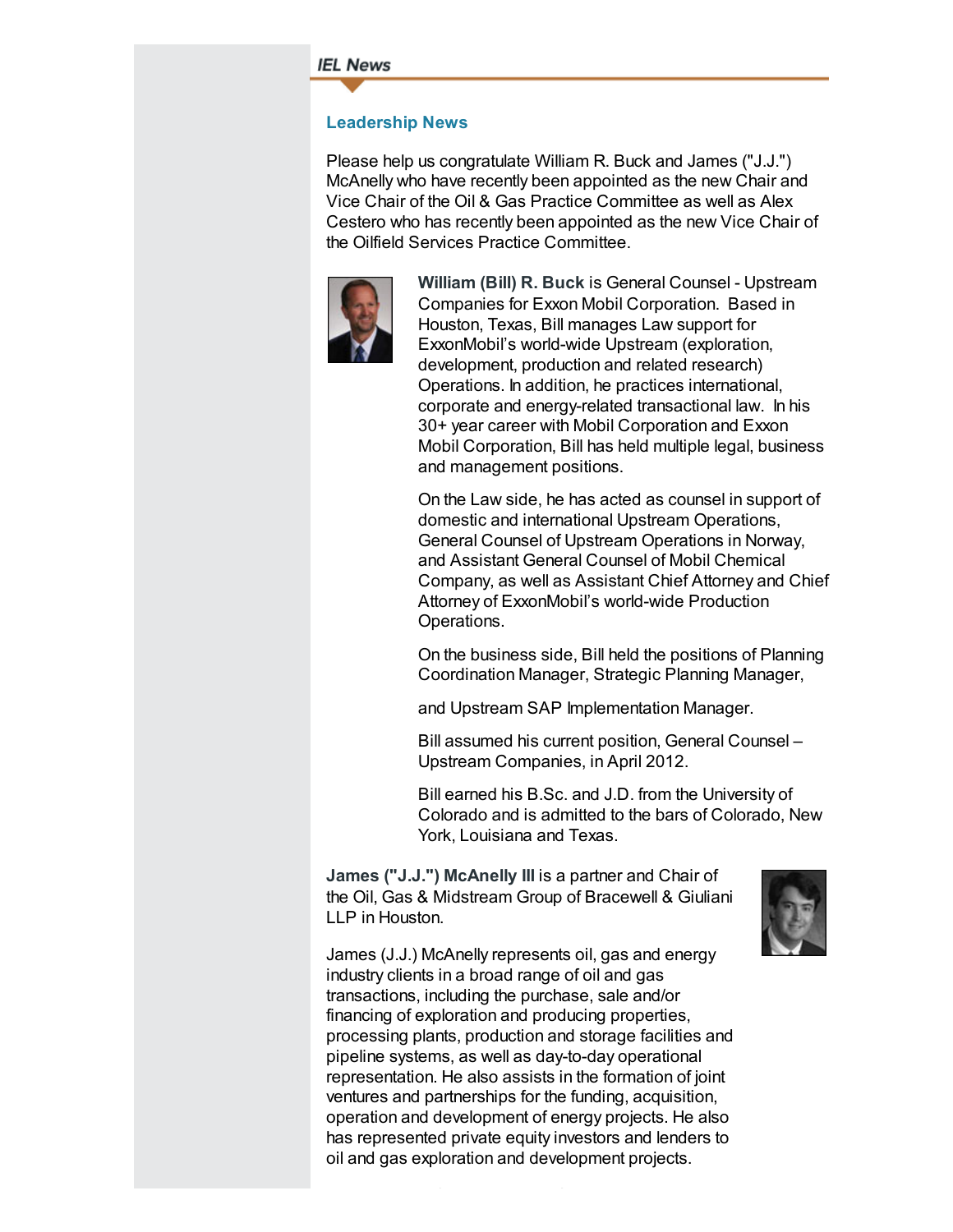Mr. McAnelly's finance practice focuses on the representation of commercial banks, investment banks and hedge funds in energy lending. He also represents lenders in structured finance and off-balance sheet transactions.



Alex Cestero, Vice President, General Counsel, Secretary and Chief Compliance Officer of Lufkin Industries, Inc. has recently been appointed Vice Chair of the IEL Oilfield Services Practice Committee.

At Lufkin, Mr. Cestero is a member of the senior management team and supervises a worldwide team of lawyers and non-lawyer professionals. Prior to Lufkin, Mr. Cestero spent nearly a decade in-house in the international drilling industry, including eight years at Pride International, Inc. serving progressively in various roles, including as Deputy General Counsel - Business Affairs and Assistant Secretary, charged with legal oversight of the worldwide business development transactions, operations, and other commercial matters of the company. Later, Mr. Cestero was involved in the spin-off of Seahawk Drilling, Inc., now part of Hercules Offshore, Inc., from Pride in August 2009 and then

served as its Senior Vice President, General Counsel, Chief Compliance Officer and Secretary.

Prior to his in-house career, Mr. Cestero was with Bracewell & Giuliani LLP and Vinson & Elkins LLP.

Originally from Puerto Rico, Mr. Cestero was raised in Miami, Florida, and lives in Lufkin, Texas with his wife and three sons. Mr. Cestero earned his J.D. from Stanford Law School, and his M.B.A. and B.A degrees from Rice University.

## <span id="page-3-0"></span>**Members in the News**

Mark Christiansen, a vice chair of the IEL's advisory board and one of the co-chairs of this year's Energy Litigation Conference in the fall, has joined Oklahoma's largest law firm, McAfee & Taft in Oklahoma City. Mark, a long term supporter of the IEL and also a member of the CAIL board of trustees, was formerly a partner in the firm of Crowe and Dunlevy.





Justin T. Stolte recently rejoined Latham & Watkins after working as a Sr. Commercial Advisor for Apache Corporation. While at Apache, he was responsible for business development, commercial and land activities in the Americas for the New Ventures group. Mr. Stolte rejoins Latham & Watkins as an attorney in the Global Oil & Gas Industry Team, with a focus on a broad range of domestic and international oil and gas transactions and projects.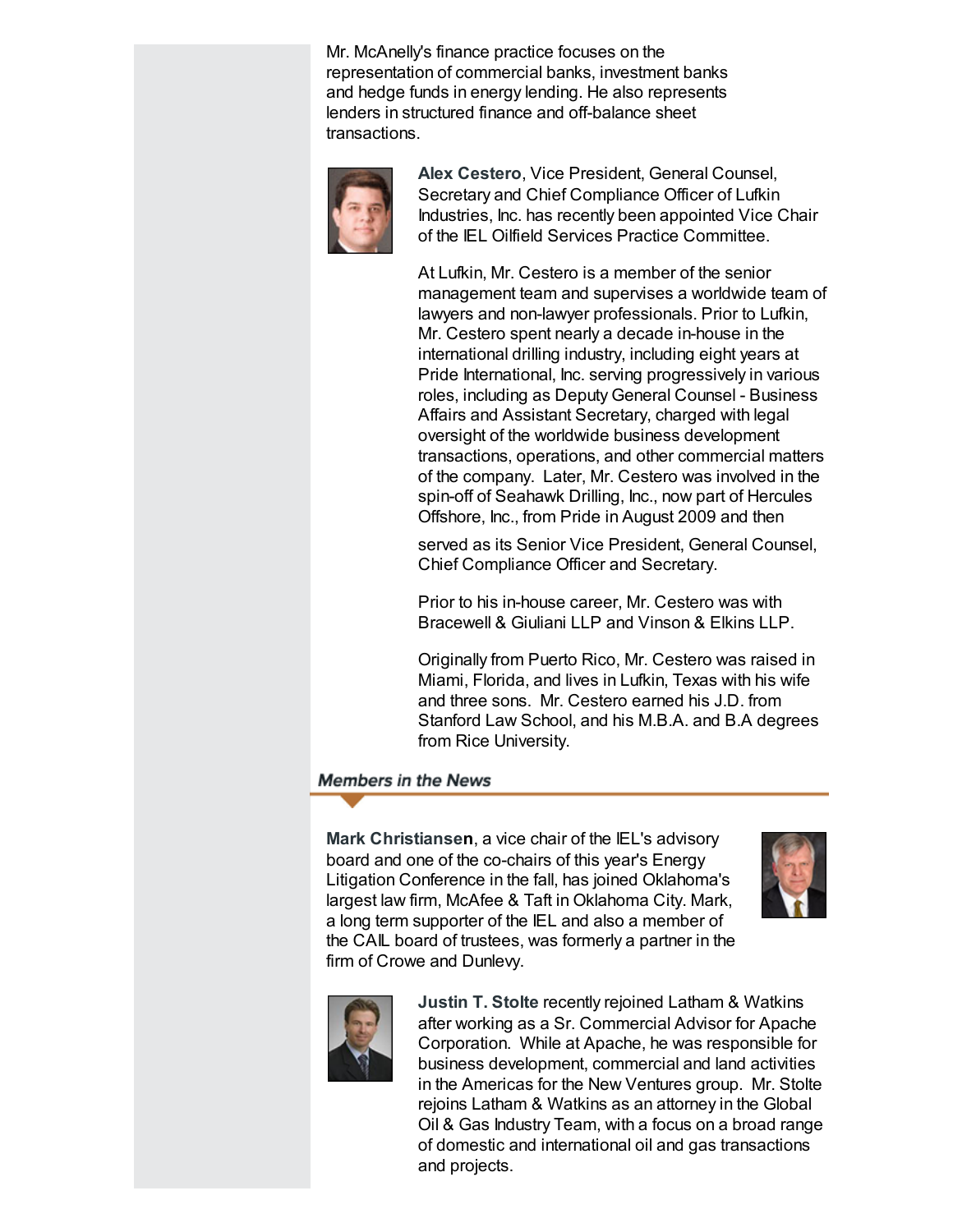David H. Sweeney, our Young Energy Professionals Practice Committee Chair has recently joined LUKOIL Overseas Offshore Projects Inc. as Associate General Counsel.



The IEL gratefully recognizes the following Membership Upgrades:

- Baker & McKenzie upgraded their membership from Supporting to Sustaining, with the following representatives elected to the IEL Advisory Board: Graham Blair, Michael Byrd, Brendan Cook, Louis Davis
- Steptoe & Johnson PLLC upgraded their membership from Sponsoring to Sustaining, with the following representatives elected to the IEL Advisory Board: Sharon Flanery, Andrew

Graham, Kurt Krieger, Russell Schetroma, George Snell, Erin Anderson, Philip Vasquez, Diana Prulhiere

Baker, Donelson, Bearman, Caldwell & Berkowitz, PC upgraded their membership from the Associate Membership of Ken Klemm to a Supporting Membership for our Institute. Their IEL Advisory Board representatives are: Ken Klemm, Mark Mathews, Brad Chambers, Betty Richmond

Please help us welcome IEL's newest Associate Members and representatives on the Advisory Board:

- Mark Dobbs (Concorde Resource Corp., Eufalula)
- Brendan P. Doherty (Gieger, Laborde & Laperouse, L.L.C., Houston)
- Pat Long Weaver (Stubbeman, McRae, Sealy Laughlin & Browder, Midland)

The IEL also welcomes the University of North Dakota School of Law represented by Christine R. Fritze on our Advisory Board and our newest Young Energy Professional Members:

- Collins Acheampong (University of Dundee, Dundee)
- Dana Absatovna (San Francisco)
- Paul Jacob Ayad (Schiff Hardin LLP, Chicago)
- Tyler B. Goldthwaite (Stephens & Myers, LLP, Dallas)
- Kyla Gunter (Gunter Land Services, Fort Worth)
- Nicholas Hunley (ConocoPhillips, Katy)
- Michelle R. Ivshin (Copeland, Cook, Taylor & Bush, Ridgeland)
- Chalain Jordan (Access MidstreamPartners, L.P., Massillon)
- Desiree K. Killen (ExxonMobil Exploration Company, Houston)
- Carrie A. Lee (Boardwalk Pipeline Partners, LP, Houston)
- Viren Mascarenhas (Freshfields Bruckhaus Deringer US LLP, New York)
- Adrian Milton (Latham & Watkins LLP, Houston)
- Vijaya R. Palaniswamy (Linklaters, New York)
- Dyan Parada (Sugar Land)
- Scott R. Patton (Mayhall & Blaize, L.L.C., Baton Rouge)
- Daniel H. Purdie (Jones Walker Waechter Poitevent Carrere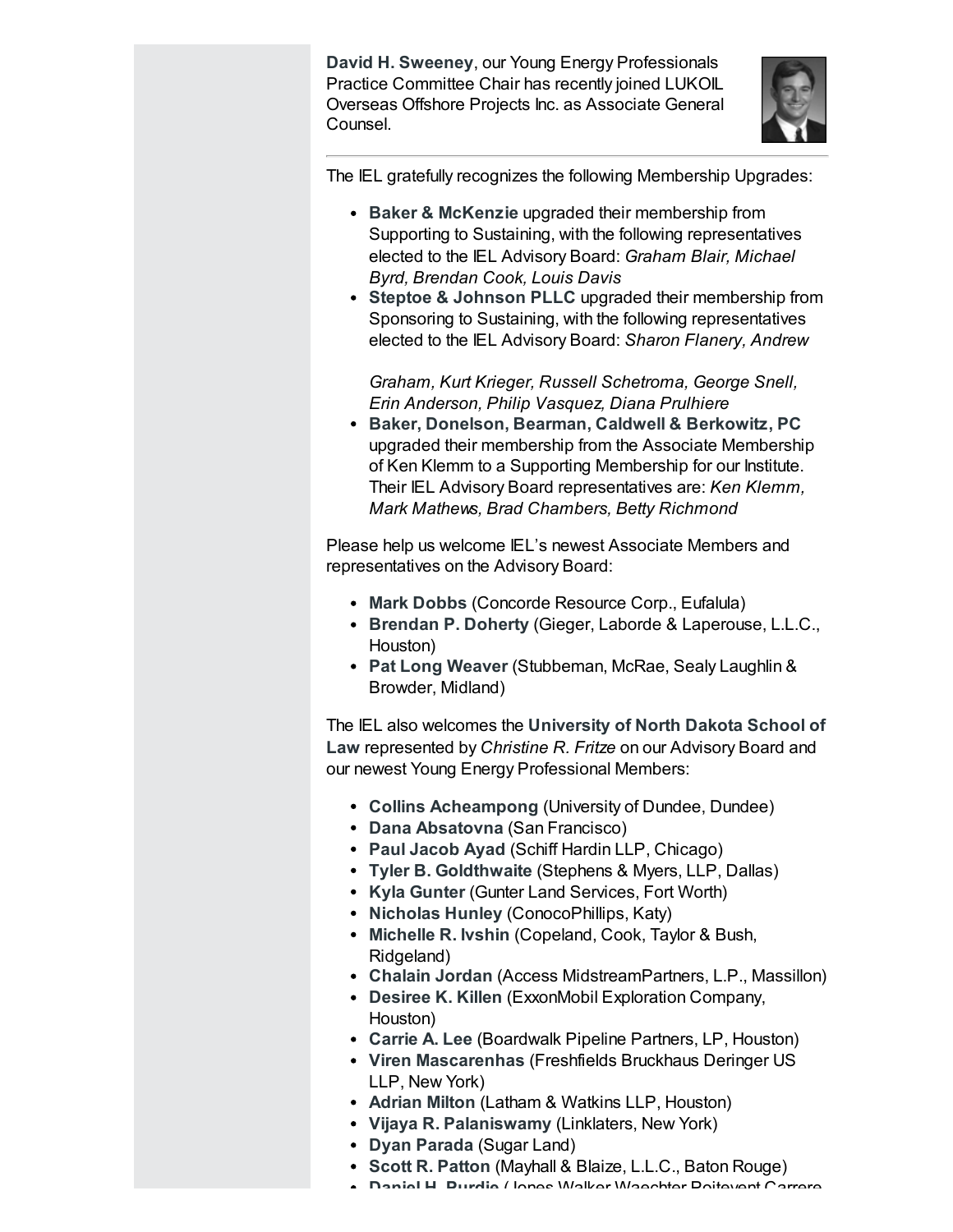- Daniel H. Purdie (Jones Walker Waechter Poitevent Carrere & Denegre LLP, Houston)
- Joshua Robles (Snellgrove, Langley, Culpepper Williams and Mullally, Jonesboro)
- Spencer Schoonenberg (Mayhall & Blaize, L.L.C., Baton Rouge)
- James Skinner (Smith Rose Finley, San Angelo)
- Greg Sussman (Chicago)
- Trevor E.D. Young (Bertolino, L.L.P., Austin)

# <span id="page-5-0"></span>**Calendar of Events**

| <b>Risk Allocation</b><br>in Offshore<br><b>Contracts</b><br><b>Webinar</b><br><b>June 25, 2013</b>                                                      | <b>International Oil</b><br>& Gas.<br><b>Contracts &amp;</b><br><b>Negotiations -</b><br>Part I<br><b>Houston, TX</b><br>Sep 23 - 27,<br>2013 | <b>6th Annual YEP</b><br><b>General</b><br><b>Counsel Forum</b><br><b>Houston, TX</b><br>Sep 24, 2013          |
|----------------------------------------------------------------------------------------------------------------------------------------------------------|-----------------------------------------------------------------------------------------------------------------------------------------------|----------------------------------------------------------------------------------------------------------------|
| <b>International Oil</b><br>& Gas.<br><b>Contracts &amp;</b><br><b>Negotiations -</b><br><b>Part II</b><br><b>Houston, TX</b><br>Sep 30 - Oct 4,<br>2013 | <b>3rd Oilfield</b><br><b>Services Law</b><br><b>Conference</b><br><b>Houston, TX</b><br>Oct 7, 2013                                          | <b>Oil &amp; Gas Law</b><br><b>Short Course</b><br><b>Westminster,</b><br>CO<br>Oct 21 - 25,<br>2013           |
| <b>12th Annual</b><br><b>Energy</b><br><b>Litigation</b><br><b>Conference</b><br><b>Houston, TX</b><br><b>Nov 7, 2013</b>                                | <b>2nd Midstream</b><br>Oil & Gas Law<br><b>Conference</b><br><b>Houston, TX</b><br><b>Nov 22, 2013</b>                                       | <b>4th IEL-SEERIL</b><br><b>Oil &amp; Gas Law</b><br><b>Conference</b><br><b>London, UK</b><br>Dec 4 - 6, 2013 |

## Save the Dates! 2014 IEL Conferences

January 23-24 - Power & Alternative Energy Law Conference February 18-20 - 65th Oil & Gas Law Conference March 27-28 - IEL-ANADE Conference June 5-6 - 5th Law of Shale Plays Conference September 23 - 7th YEP General Counsel Forum October 6 - 4th Oilfield Services Law Conference November 6 - 13th Annual Energy Litigation Conference December 4 - 3rd Midstream Oil & Gas Law Conference